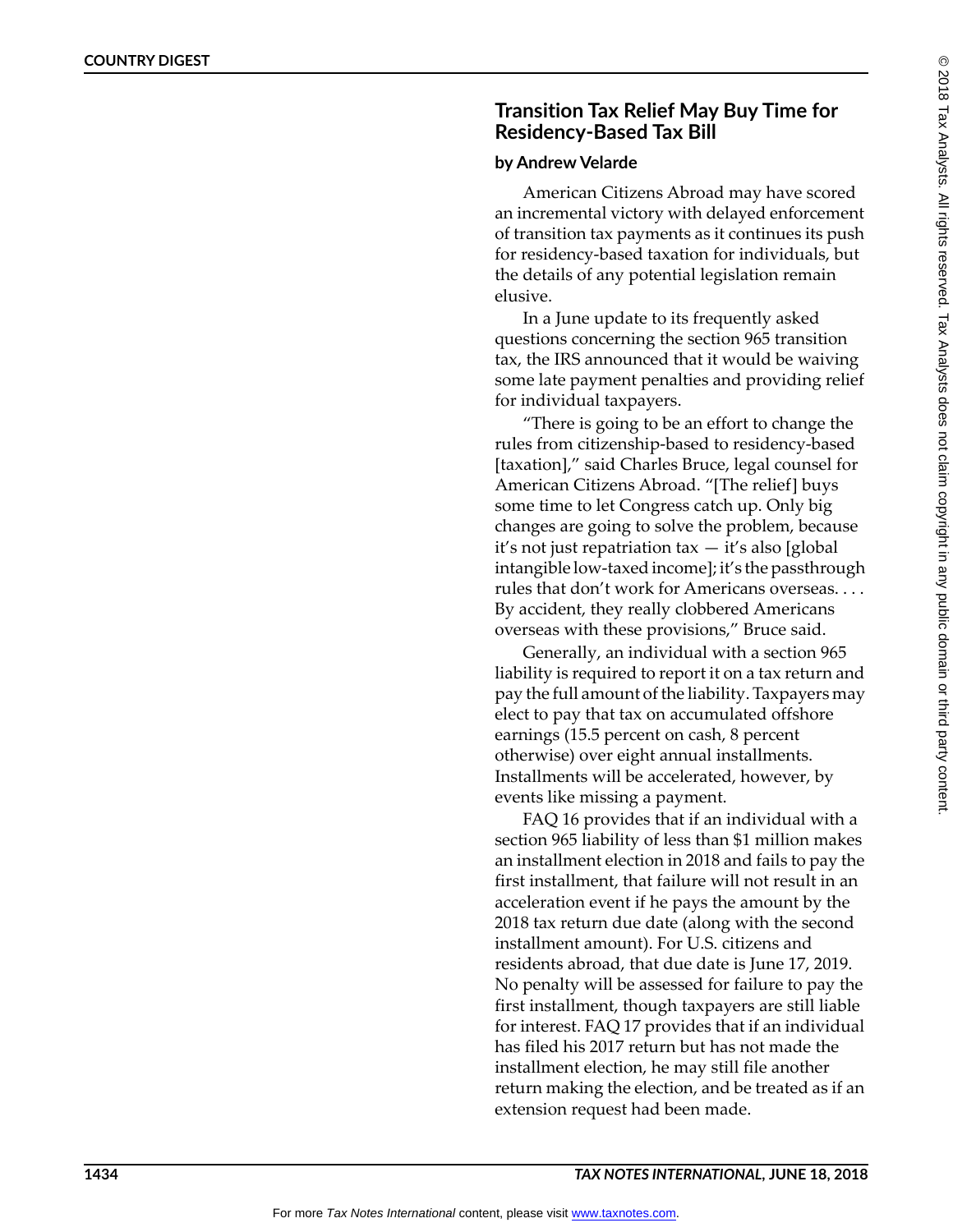While Bruce said the \$1 million cutoff is unusual, calling it an example of "rough justice," he praised the relief in general.

In a March 22 letter, American Citizens Abroad asked Treasury to delay the imposition of section 965 for taxpayers residing abroad until final regs on the transition tax are published. It also asked for a de minimis rule to exempt small taxpayers residing outside the United States when reporting would otherwise be required, calling it a common-sense approach. The letter estimated that Americans overseas can easily have interests in more than 10,000 controlled foreign corporations that may be subject to the transition tax.

"For thousands of Americans abroad, these new provisions create a compliance nightmare. We submit that as to an overwhelming majority of them, they will not be able to comply within the time deadlines," the letter stated, noting that a calculation to conform with very detailed rules on overseas earnings would be necessary for reporting by April 15, 2018. "The new rules call for reporting, which, frankly, for many American individuals living abroad, is nigh-on impossible," it added.

## **Revenue Neutrality**

American Citizens Abroad's ultimate goal for legislation on residency-based taxation may obviate the need for Americans abroad to make calculations and filings based on the transition tax, with the newly announced section 965 relief filling in as a stop-gap measure. The group has spent several years lobbying for residency-based taxation, which can be understood as territorial taxation for individuals that would generally exclude Americans residing overseas from U.S. income tax liability. It has continually tweaked and polished a proposal that would encapsulate the finer points of this move and had hinged its inclusion in the Tax Cuts and Jobs Act (P.L. 115-97) based on its revenue neutrality. Unfortunately for American Citizens Abroad, however, the proposal was left out of that legislation.

The group has not abandoned hope, though, and is still looking for legislation on the matter, possibly later this summer, if it can be packaged with another legislative vehicle like phase 2 of tax reform, according to Bruce. He echoed previous sentiments that revenue neutrality would make it easier to earn congressional support — a goal that could be achieved "with careful choices" like elimination of favorable withholding rates for non-grandfathered citizens on U.S.-source income and income from real estate investment trusts. This would be in addition to a separate departure tax for a move to residency-based taxation that would treat property as sold on the day before departure and an aging test to prove bona fide residency, both subject to thresholds that could be adjusted for purposes of revenue neutrality and avoiding abuse, he said.

In January the group's baseline score, completed by District Economics Group, was passed along to the Joint Committee on Taxation, Bruce said.

The most recent version of its side-by-side comparison of citizenship-based taxation rules and residency-based taxation from May includes provisions that would seek to exclude nonresident Americans from the TCJA's transition tax. It also would apply the dividends received deduction under the TCJA's participation exemption system to nonresident Americans and exclude nonresident Americans from the exception to the 20 percent passthrough deduction for foreign-source income.

Bruce has previously pointed to the bipartisan Americans Abroad Caucus — whose members include Rep. Carolyn B. Maloney, D-N.Y., co-chair and co-founder of the group — as the group's target for congressional support for residencybased taxation. Support for residency-based taxation also extends across the political spectrum to an endorsement from both Grover Norquist's Americans for Tax Reform and Democrats Abroad.

Bruce told Tax Analysts that based on lawmakers' behavior near the end of work on the TCJA last year, including a floor colloquy between House Ways and Means Committee Chair Kevin Brady, R-Texas, and Ways and Means member George Holding, R-N.C., American Citizens Abroad believes Republican leadership genuinely favors a change. Holding championed the measure during the November 2017 House session, arguing that citizenship-based taxation